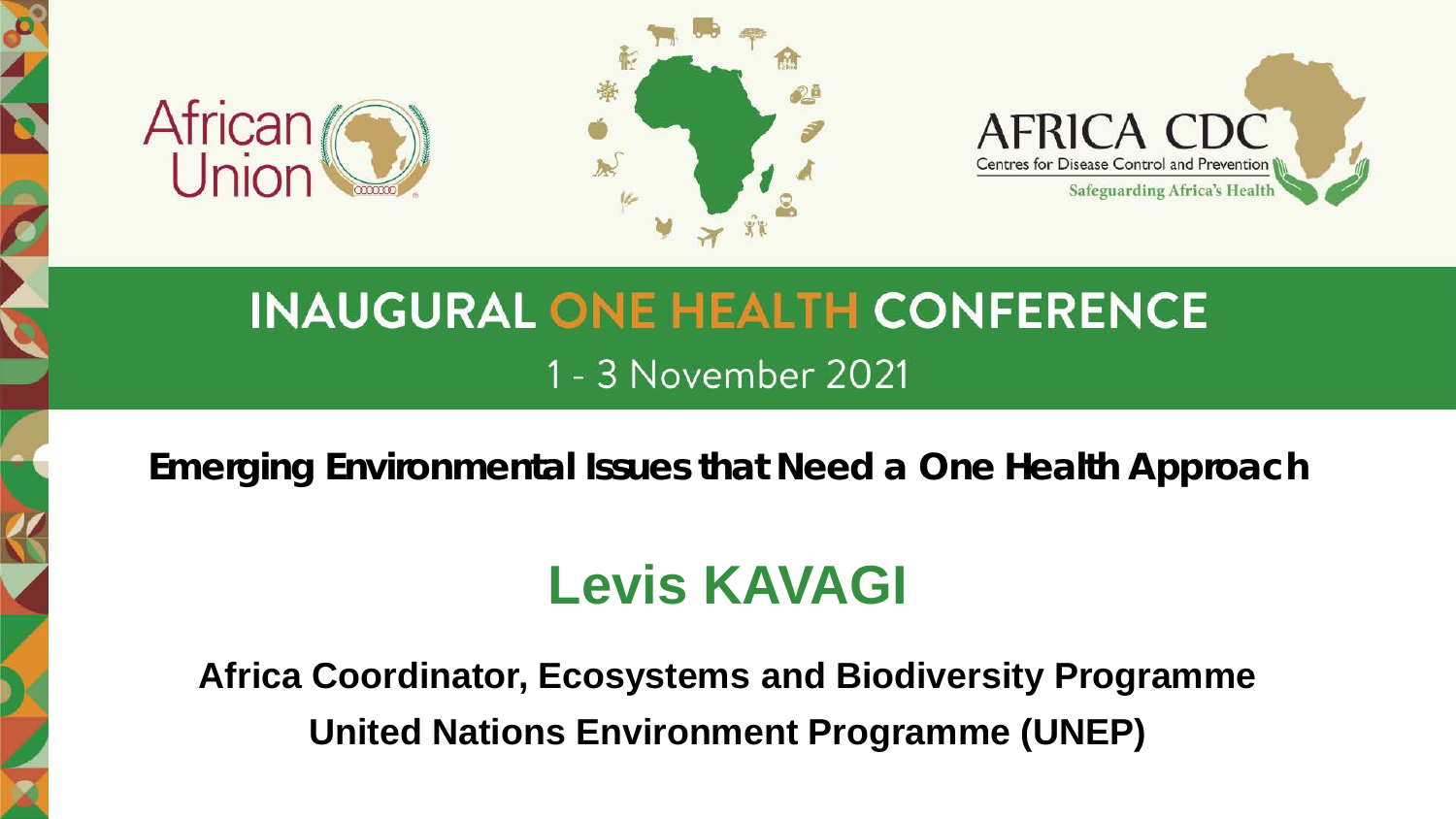## Basic Concept: Ecosystem Services

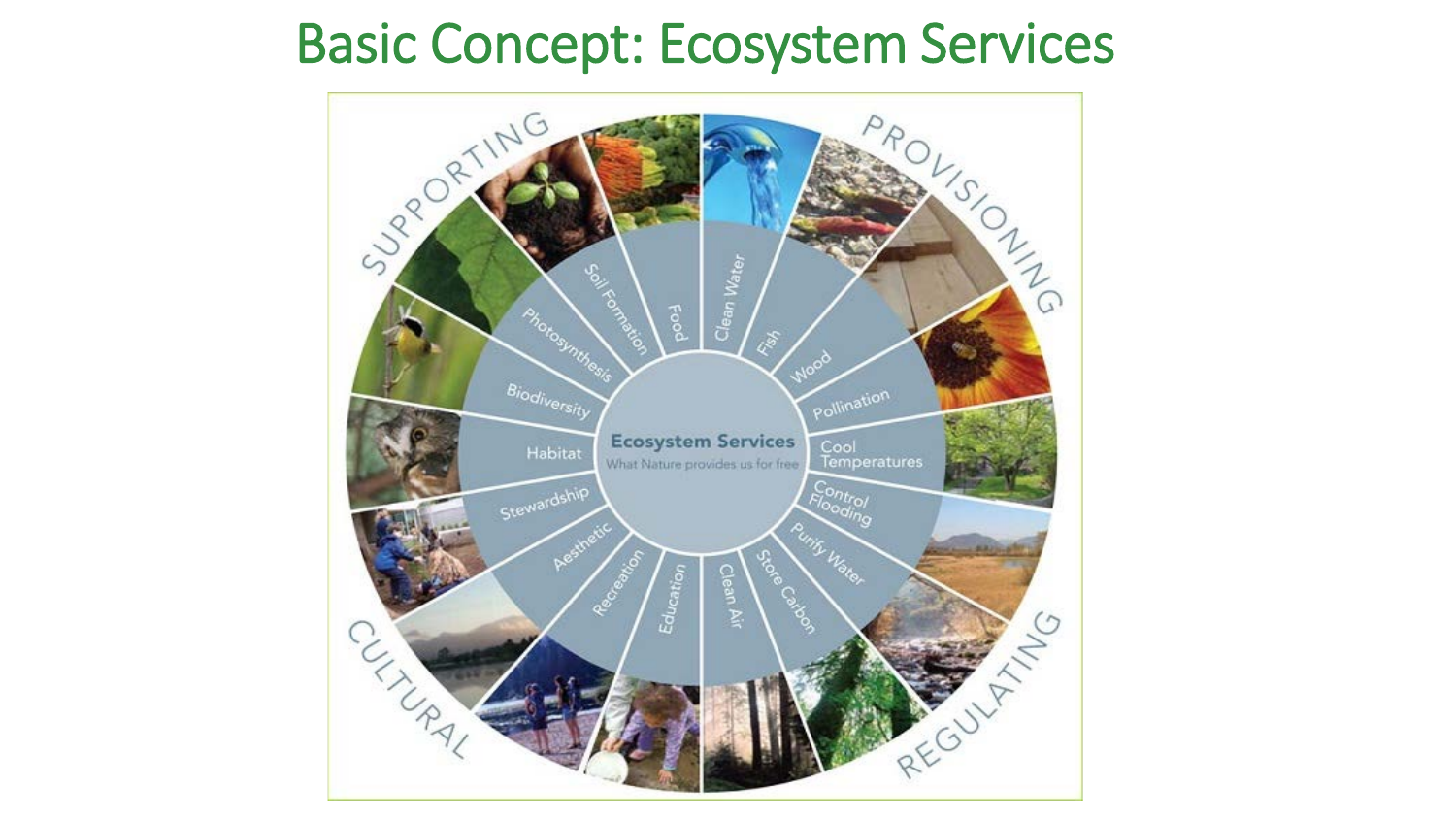## **The 3 Planetary Crises**

#### **1. Climate change**

- Paris Agreement: "holding the increase in the global average temperature to well below 2°C above pre-industrial levels and pursuing efforts to limit the temperature increase to 1.5°C"
- The business-as-usual scenario is catastrophic; and hence need for fast and drastic action
- Climate influences the survival, reproduction, abundance and distribution of pathogens, vectors and hosts. Zoonotic diseases etc. will be more severe in African countries, where disease surveillance and data are particularly scarce.



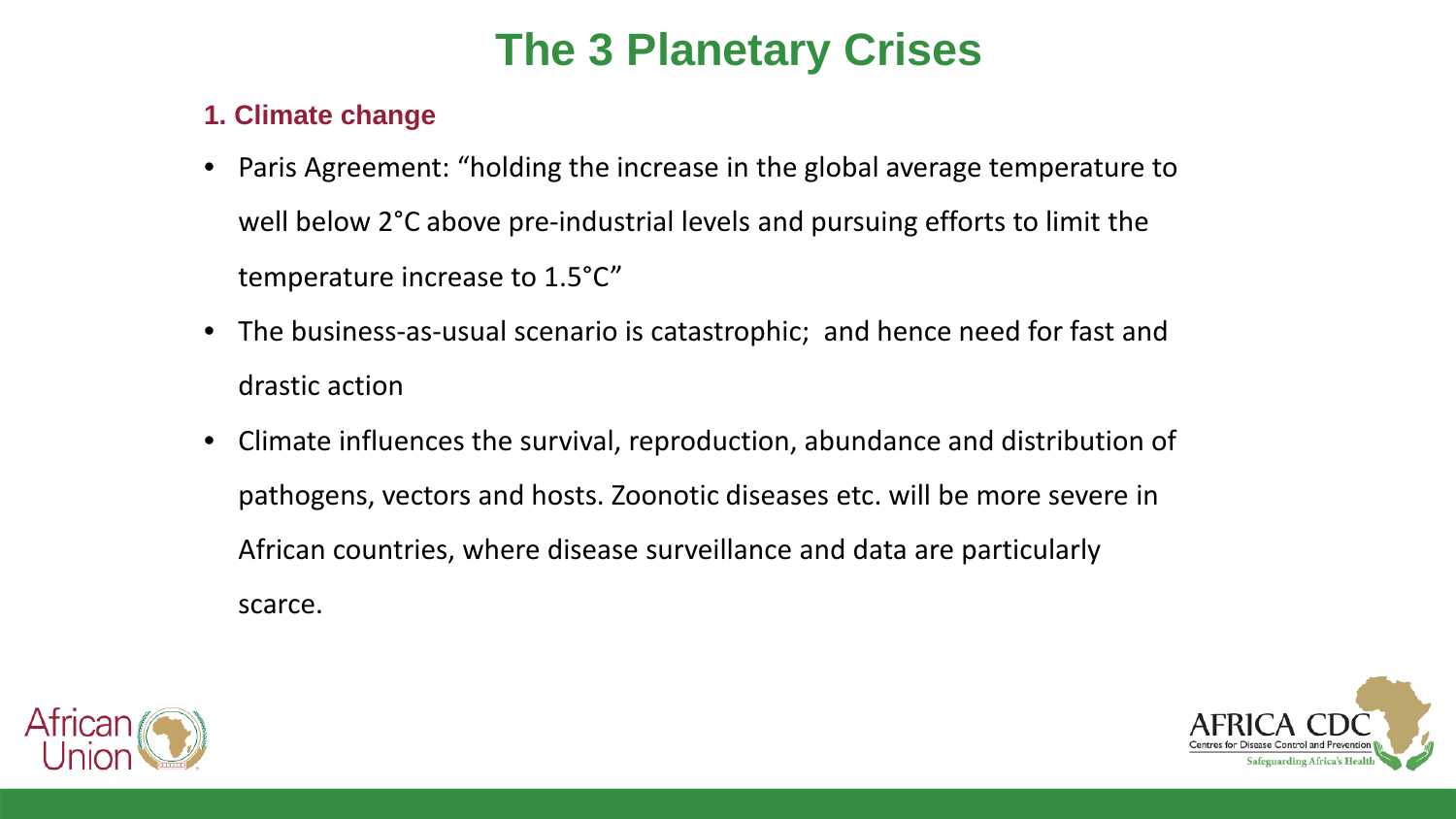#### **Climate change affects health in three ways:**

- Directly, such as the mortality and morbidity due to extreme heat events, floods, etc.;
- Indirect impacts from environmental and ecosystem changes, e.g. shifts in patterns of disease carrying mosquitoes and ticks, or increases in waterborne diseases; and
- Indirect impacts through societal systems, e.g. undernutrition and mental illness from altered agricultural production and food insecurity, stress, and violent conflicts caused by population displacement; economic losses due to widespread impacts on the workforce; or other environmental stressors, and damage to health care systems by extreme weather events.



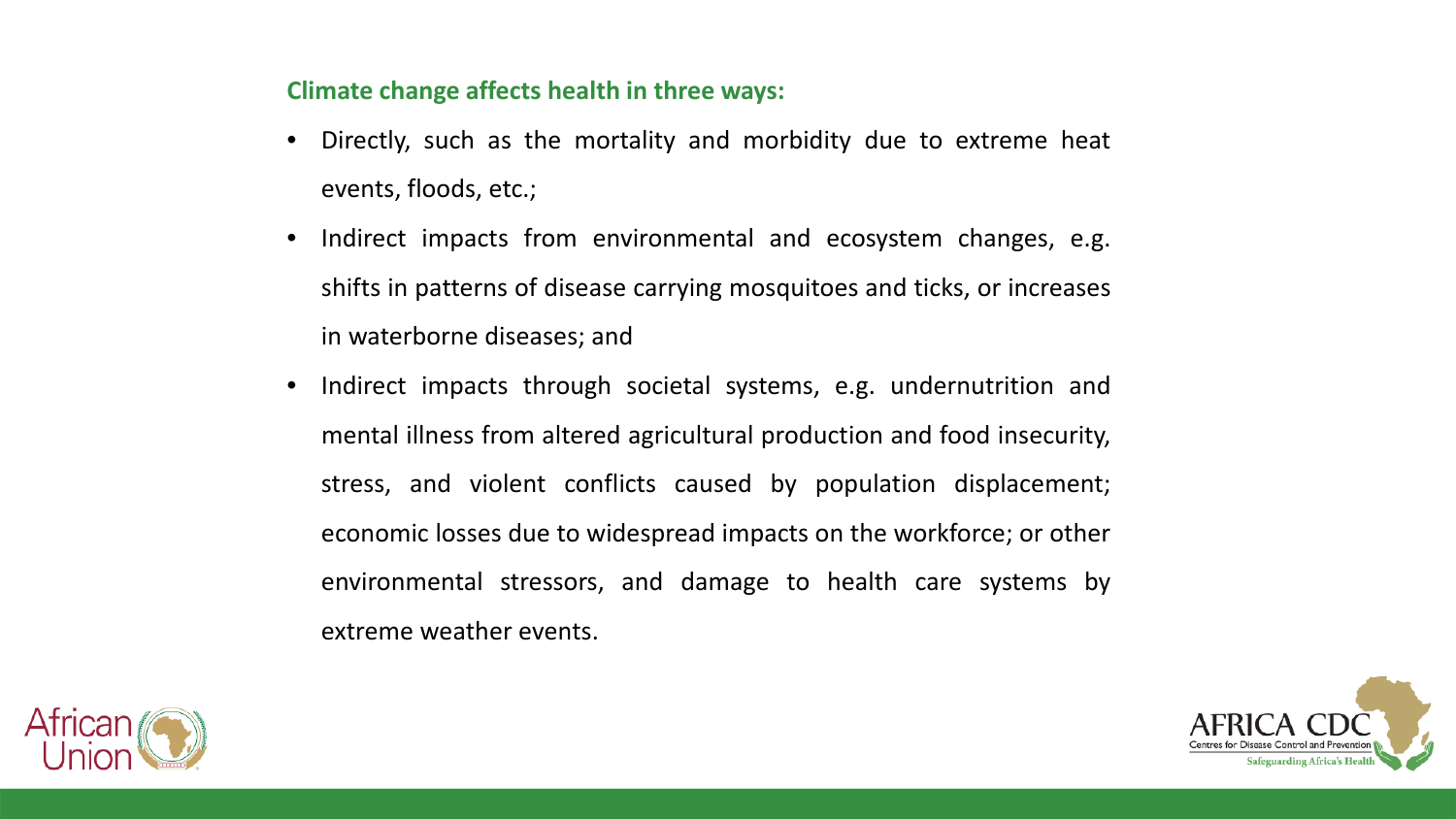NB: Many zoonoses are climate sensitive and a number of them will thrive in a warmer, wetter, more disaster-prone world foreseen in future scenarios. Some pathogens, vectors and host animals probably fare more poorly under changing environmental conditions, disappearing in places and resulting in the loss of their population-moderating effects or the establishment of other species in the new ecological niches created by their departure. There is some speculation that the SARS-CoV-2 may survive better in cooler, drier conditions when outside the body (UNEP and ILRI, 2020)



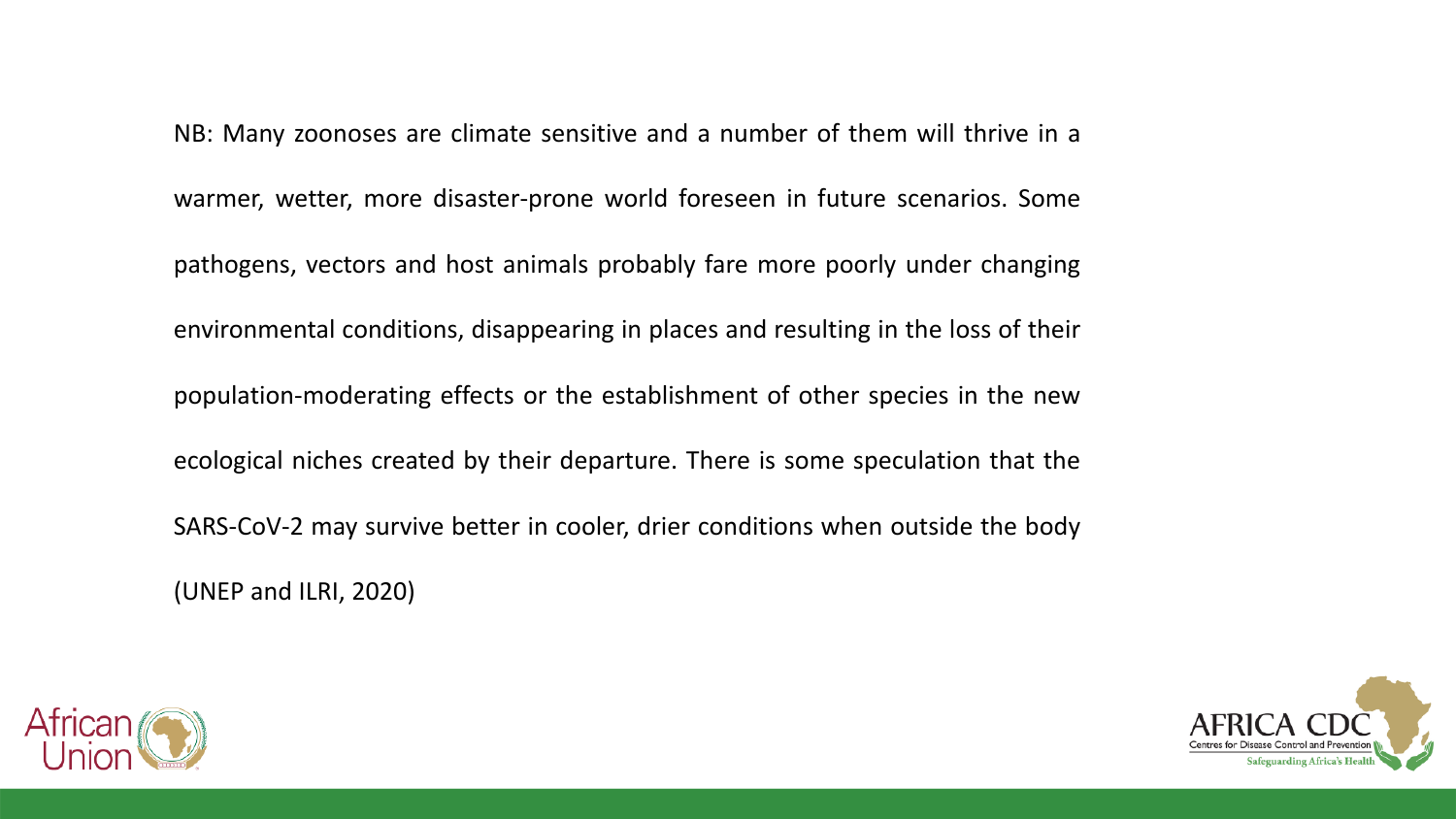## **The 3 Planetary Crises**

#### **2. Chemicals and Pollution**

- Exponential increase in the number and variety of chemicals being produced globally, with many being novel without adequate understanding of their environmental impacts (e.g. PoPs)
- Dumping (legal and illegal) hazardous wastes is a growing concern in Africa (ewaste, nuclear waste, controlled substances under the chemicals MEAs etc)
- Increasing incidents of air (including by sand and dust storms), land/soil, and water pollution leading to poor health outcomes (human, animal and ecosystem health)
- Water pollution (nutrification, municipal, etc) exacerbates water scarcity in Africa and the attended health risks
- Increased incidents of pharmaceuticals leading to antimicrobial resistance (AMR)
- Addressing air pollution and waste is also linked to climate change mitigation



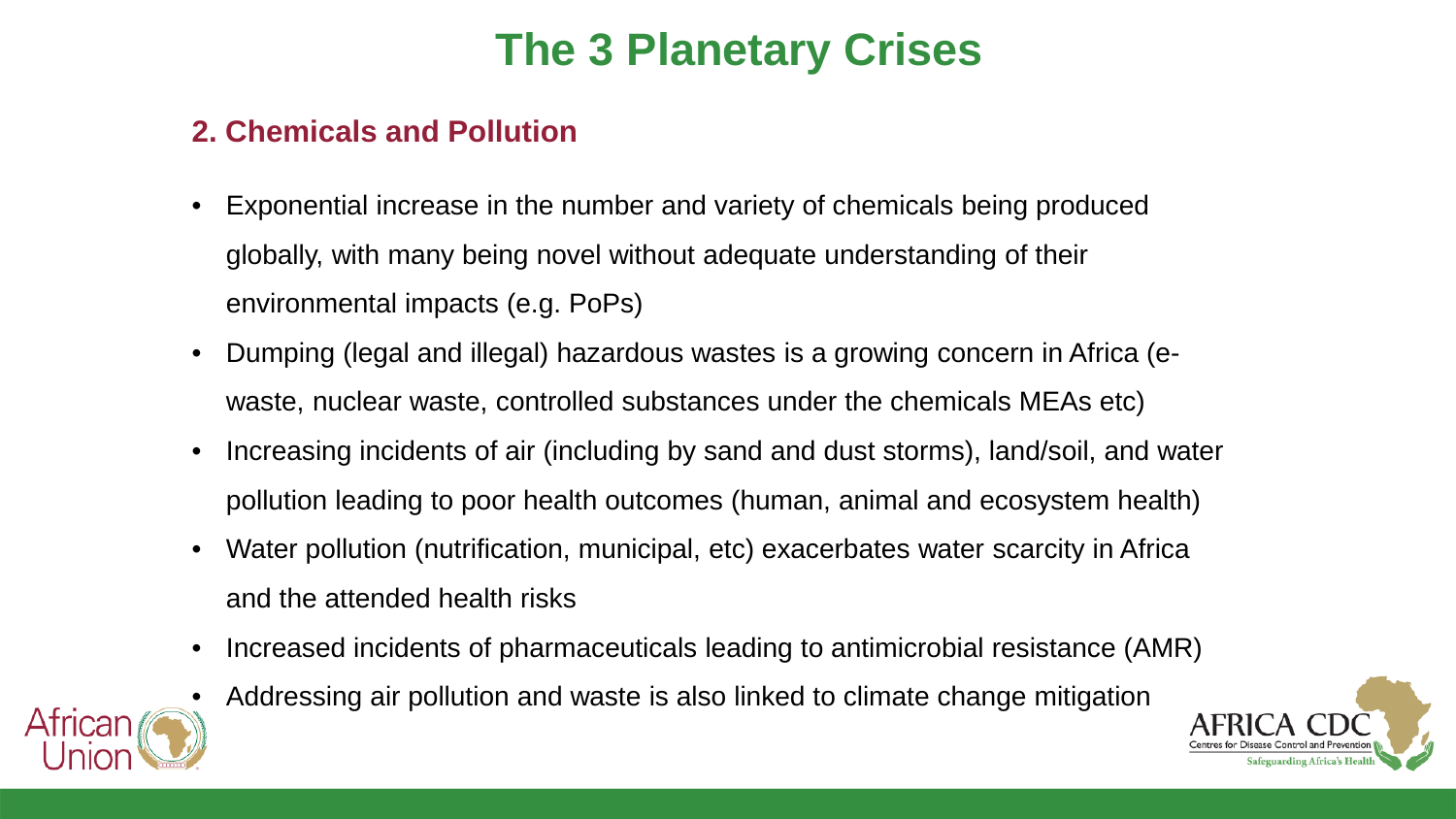## **The 3 Planetary Crises**

### **3. Nature & biodiversity**

- "**Living in harmony with nature**" means that biodiversity is valued, conserved, restored and wisely used, maintaining ecosystem services, sustaining a healthy planet and delivering benefits essential for all people
- Assessments show that ecosystem degradation and loss of biodiversity are on the rise now unlike 50 years ago.
- **Ecosystem health and productivity** are essential to securing human and animal health.
- **Infectious diseases outbreaks and environmental changes** (habitat fragmentation, deforestation, urbanization, wild meat consumption) are positively correlated



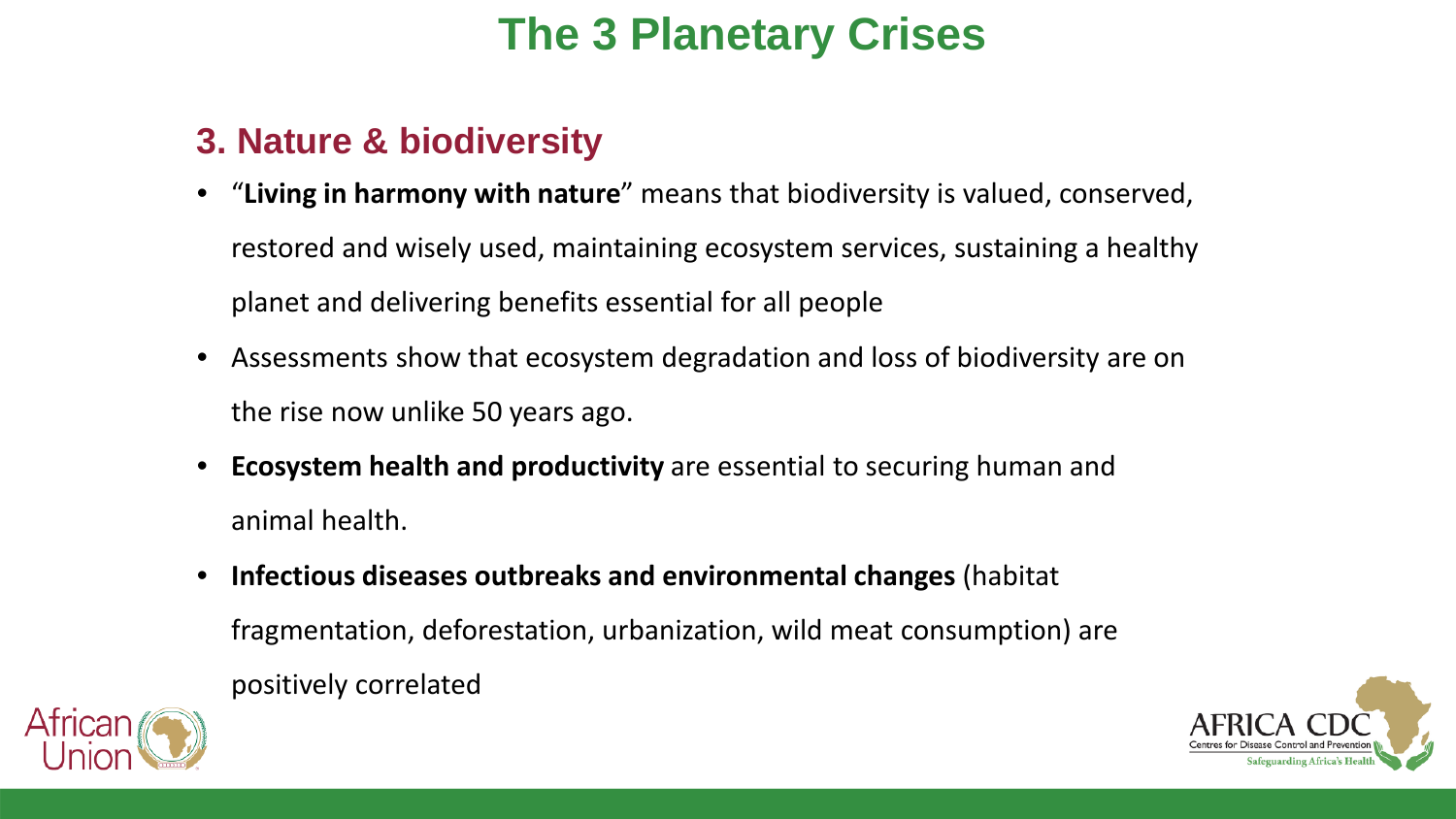- **Fragmentation of ecosystems by Rapid urbanization + Infrastructure development:** The greater movement of people, animals, food and trade that is associated with accelerated urbanization often provides favourable grounds for the emergence of infectious diseases, including zoonoses.
- **Deforestation and Forest degradation** encourages contacts at the human livestock-wildlife ecosystem interface;
- **Invasive Alien Species** (plant and animal, aquatic and terrestrial) compromise ability of ecosystems to function optimally including in disease control